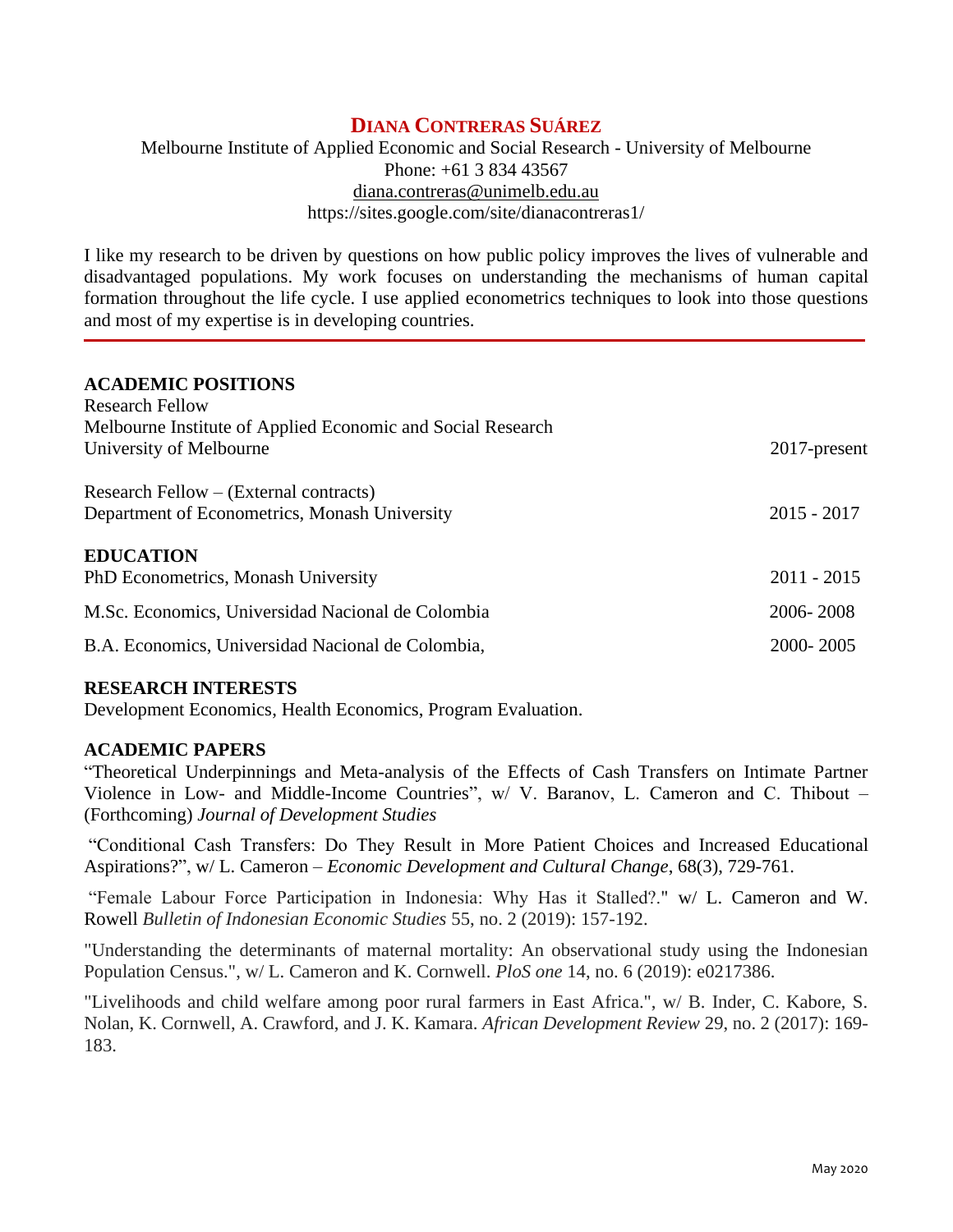# **WORKING PAPERS**

"Health Spillover effects of a Conditional Cash Transfer Program" w/ P. Maitra. – Revise and Resubmit *Journal of Population Economics*

"Maternal and Neonatal Health Outcomes Associated with Household Water and Sanitation in Indonesia", w/ L. Cameron and C. Chase

"Linking Children's Physical Development with Cognitive Development in Rural Areas".

"Gender Wage Gap in Indonesia - a distributional analysis of the formal and informal sector", w/ L. Cameron

"Women's Transitions in the Labour Market around Marriage and Childbearing: The Challenges of Formal Sector Employment in Indonesia", w/ L. Cameron and Y. Tseng

"Role of social support in the relationship between financial hardship and multimorbidity – A causal mediation analysis" w/ A. Singh, T. King and E. You

### **BOOK CHAPTERS**

"Female Labour Force Participation in Indonesia: Why has it stalled?", w/ L. Cameron and W. Rowell – *Forthcoming*, Proceedings of the Pacific Trade and Development Conference, Japan, 2019.

### **WORK IN PROGRESS**

"The economic consequences of disability in Indonesia", w/ L. Cameron

"Skills mismatch and earning differences for tertiary educated couples", w/ A. Alisjahbana and P. Pitriyan

"Does more information results in better healthcare? Evidence from National Broadband Network (NBN) expansion", w/ G. Aschwanden and A. Zaresani

"Theoretical explanations for socioeconomic inequalities in multi-morbidity among adults" w/ A. Singh, T. King and E. You

"Gestational diabetes and mothers and newborn outcomes in Australia", w/ A. Scott

# **INVITED TALKS AND SEMINARS**

Padjadjaran University 2018, Monash University 2018, Behavioural Business Lab – RMIT 2017, ANU 2017, RMIT 2017, Australian National University 2016, Universidad de los Andes 2016, Melbourne Institute 2015, Australian National University 2014.

#### **CONFERENCE AND WORKSHOP PRESENTATIONS**

- 2019: Australian Gender Economics Workshop RMIT University (presenter and discussant); Australasian Development Economics Workshop – UWA,
- 2018: 3rd Centre for Social Data Analytics workshop Auckland University; Australian Gender Economics Workshop – Curtin University (presenter and discussant); Workshop on Current Development Challenges – Monash University (Discussant);  $22<sup>nd</sup>$  Biennial Conference of the Asian Studies Association of Australia – Sydney University; EUHEA – Maastricht University; AHES – Hobart (Australia); Indonesia's Inequalities – University of Melbourne.
- 2017: Sustainable development workshop Monash University Prato, Australasian Development Economics Workshop – UNSW, AHES – Macquarie University.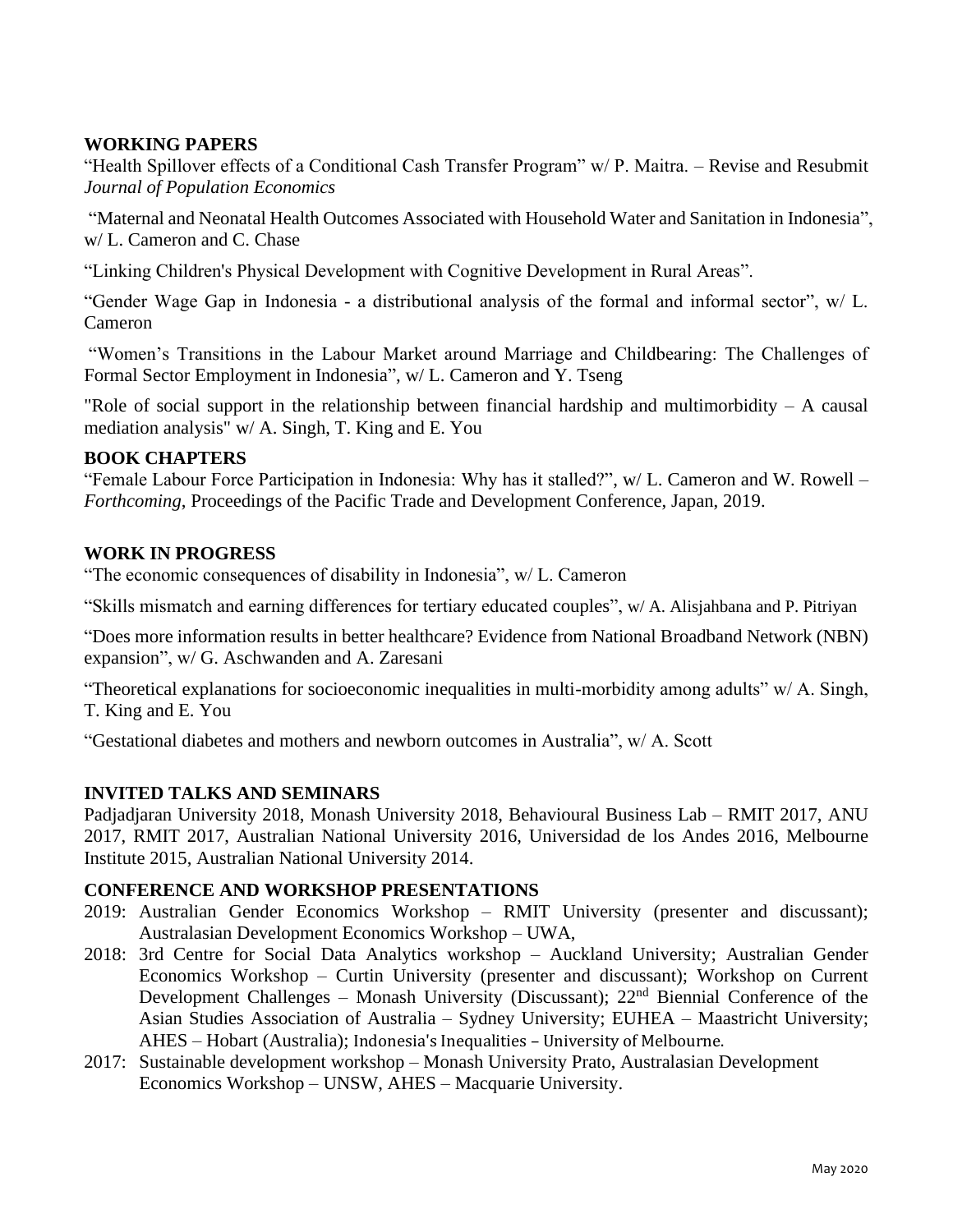- 2016: Royal Economic Society University of Sussex, Australasian Development Economics Workshop – Deakin, Summer School for Development Economics – IDEAs (Italy), Sustainable development workshop – Monash University Prato, Workshop Eliciting Subjective Beliefs and Risk and Time Preferences in Developing Countries – Georgia State University, Latin American and Caribbean Economics Association Meeting – EAFIT.
- 2015: Workshop for Emerging Economies UNSW, Australasian Development Economics Workshop – Monash, Workshop on Human Heights and Economic Development – ANU.
- 2014: Australasian Development Economics Workshop University of Western Australia.
- 2013: NEUDC Harvard University, AHES Conference, AHED Workshop, Universidad del Rosario.
- 2012: Econometric Society Australasian Meeting, Australian Health Economics Society Conference.

# **POLICY TALKS**

- 2018: Women's Economic potential in Indonesia: MAMPU Regional Dialogue Leave no SHE behind – A Women-Centered Approach to End Poverty, Inequality and to Achieve the Sustainable Development Goals (SDGs) in Indonesia, Jakarta. Evaluation of social and economic programs: How do we really improve outcomes? (roundtable): Australian Outlook Conference, Melbourne.
- 2017: Women's Transitions in the Labour Market (BAPPENAS Indonesia National Planning Office) Disability Coordination Meeting: Linking Strategies in Addressing Disabilities in Social Protection Program in Indonesia (MAHKOTA)
- 2016: Women's Economic Empowerment: Labour Force Participation, Projections and Youth Unemployment (BAPPENAS- Indonesia National Planning Office) FGD on Female Labour Force Participation (FPLP) and Female Transition in Labour Market (BAPPENAS- Indonesia National Planning Office)
- 2015: FGD on Gender Inequality in Indonesia: Female participation in the labour market (BAPPENAS-Indonesia National Planning Office)
- 2013: Conditional Cash Transfers in Colombia: Nutrition and Development effects (DNP- Colombia National Planning Office)

# **RESEARCH INCOME AND SCHOLARSHIPS**

- "Impact Evaluation of PKH Benefit Level and Structure Changes in 2019" w/ L. Cameron. (A\$50,000) 2019-2020, The World Bank
- "Child Marriage in Indonesia" w/ L. Cameron. (A\$209,600) 2019-2020. DFAT administered through the Australia-Indonesia Partnership for Gender Equality and Women's Empowerment (MAMPU).
- "The Healthier Wealthier Families program: addressing child poverty through better healthcare systems", w/ S. Goldfeld, M. Kelaher, A. Price and A. Zhu, (\$200,000) 2018-2021, Helen Macpherson Smith Trust
- "Does More Information Results in Better Health Care? Evidence from NBN Expansion in Australia.", w/ G. Aschwanden and A. Zaresani (A\$9,988.44.) 2018-2019 ESPRIt Hallmark Seed Funding Scheme University of Melbourne.
- "Theoretical explanations for socioeconomic inequalities in multi-morbidity among adults", w/ A. Singh, T. King and E. You (A\$14,258.38) 2018-2019 ESPRIt Hallmark Seed Funding Scheme University of Melbourne.
- "Social protection programs and children's development" (A\$24,964) 2018 University of Melbourne ECR Grant.
- "Cash Transfers and Violence against Women", w/ L. Cameron, V. Baranov, C. Thibout and F.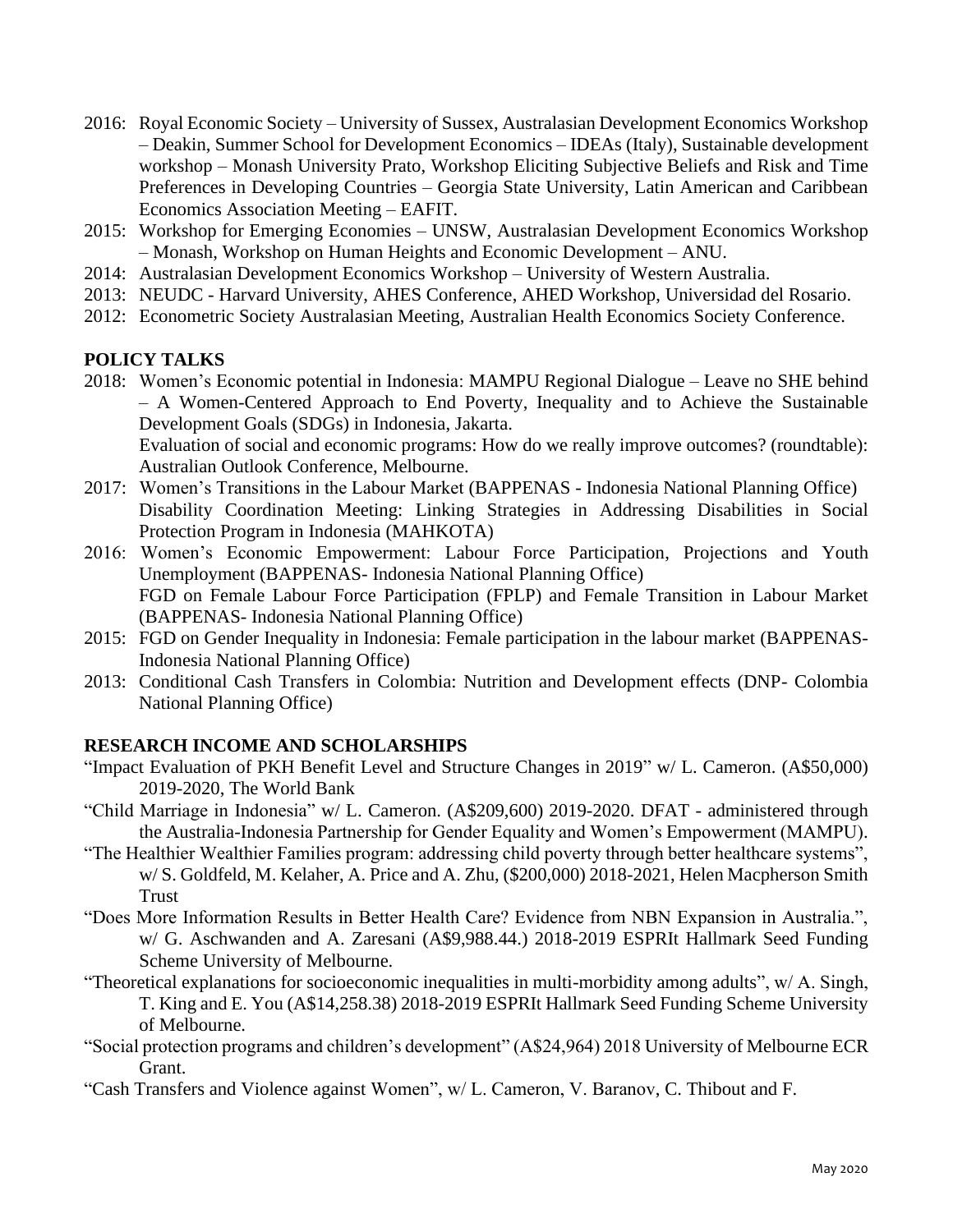Witoelar (A\$161,597) 2017 – 2018. Department of Foreign Affairs and Trade (DFAT).

"Gender wage differences and skills mismatch", w/ A. Alisjahbana and P. Pitriyan. (A\$9,000) 2017-2018, ANU Indonesia Project and SMERU Research Institute Research Grant.

"Disability in Indonesia", w/ L. Cameron. (A\$65,000) 2016-2017. DFAT - administered through the Australia Indonesia Partnership for Economic Governance (AIPEG).

"Gender Inequality in Indonesia", w/ L. Cameron. (A\$320,000) 2016-2017. DFAT - administered through the (AIPEG).

Travel Scholarship, CDES-Monash 2017 (A\$2,000); Travel Scholarship, CDES-Monash 2016 (A\$2,000); Travel Scholarship, ADEW 2013 (A\$1,500); Travel Scholarship, Monash University 2013 (A\$3,000); Travel scholarship, AHES 2012 and 2013 (A\$3,000); Faculty Postgraduate Research Scholarship, Monash University 2011-2014 (A\$92,769); Department Living Allowance Scholarship, Monash University 2011- 2014.

# **TEACHING EXPERIENCE**

### *Lecturer*

Business Statistics, Monash University 2015, 2016 (Undergraduate)

Techniques of Economic Measurement, Universidad Javeriana – 2009 (Undergraduate)

Introductory Microeconomics, Universidad Del Rosario – 2009 (Undergraduate)

Introductory Econometrics, Universidad Autonoma – 2008, 2009 (Undergraduate)

*Teacher Associate*

Computing and data modelling, Monash University - 2013, 2014 (Undergraduate)

Business and Economics statistics, Monash University – 2012 (Undergraduate)

Quantitative Methods, Universidad Nacional de Colombia – 2003, 2004 (Undergraduate and postgraduate).

# **PROFESSIONAL SERVICE**

**Committees:** Scientific committee for the Australian Gender Economics Workshop – QUT (2020), Centre for Development Economics and Sustainability - Advisory Committee (July 2015 – June 2017) **Seminar coordinator:** Melbourne Institute's Seminars, Professional Development and Social Committee (2018 – 2019 \*Chair), Annual Health Economics Workshop - University of Melbourne (Nov 2017), Applied Microeconomics/Development – Monash university (2015, 2016). **Refereeing:** World Development, Health Economics, International Journal of Development Education,

Economic Papers, Journal of Youth Studies, The Economic Record, Economic Modelling.

# **COMPUTER SKILLS**

STATA, LATEX, GeoDa – ArcGIS, SPSS, E-views.

# **OTHER EMPLOYMENT HISTORY**

| <b>VOLUNTEER WORK</b>                                                   |                         |
|-------------------------------------------------------------------------|-------------------------|
| DANE (Colombian Bureau of Statistics), Survey Design Project Consultant | $(Feb 2006 - Apr 2008)$ |
| Fedesarrollo, Research Assistant                                        | $(Apr 2008 - Dec 2009)$ |
| University of Melbourne, Research Assistant                             | $(Feb 2010 - Mar 2011)$ |
| Parkville Global Advisory, Consultant                                   | $(Aug 2012 - Feb 2013)$ |
| World Bank, Research Associate for WASH Poverty Diagnostic              | $(Sep - Dec 2016)$      |

WORLD VISION AUSTRALIA, Economic Development Researcher (Nov 2012 – Mar 2014)